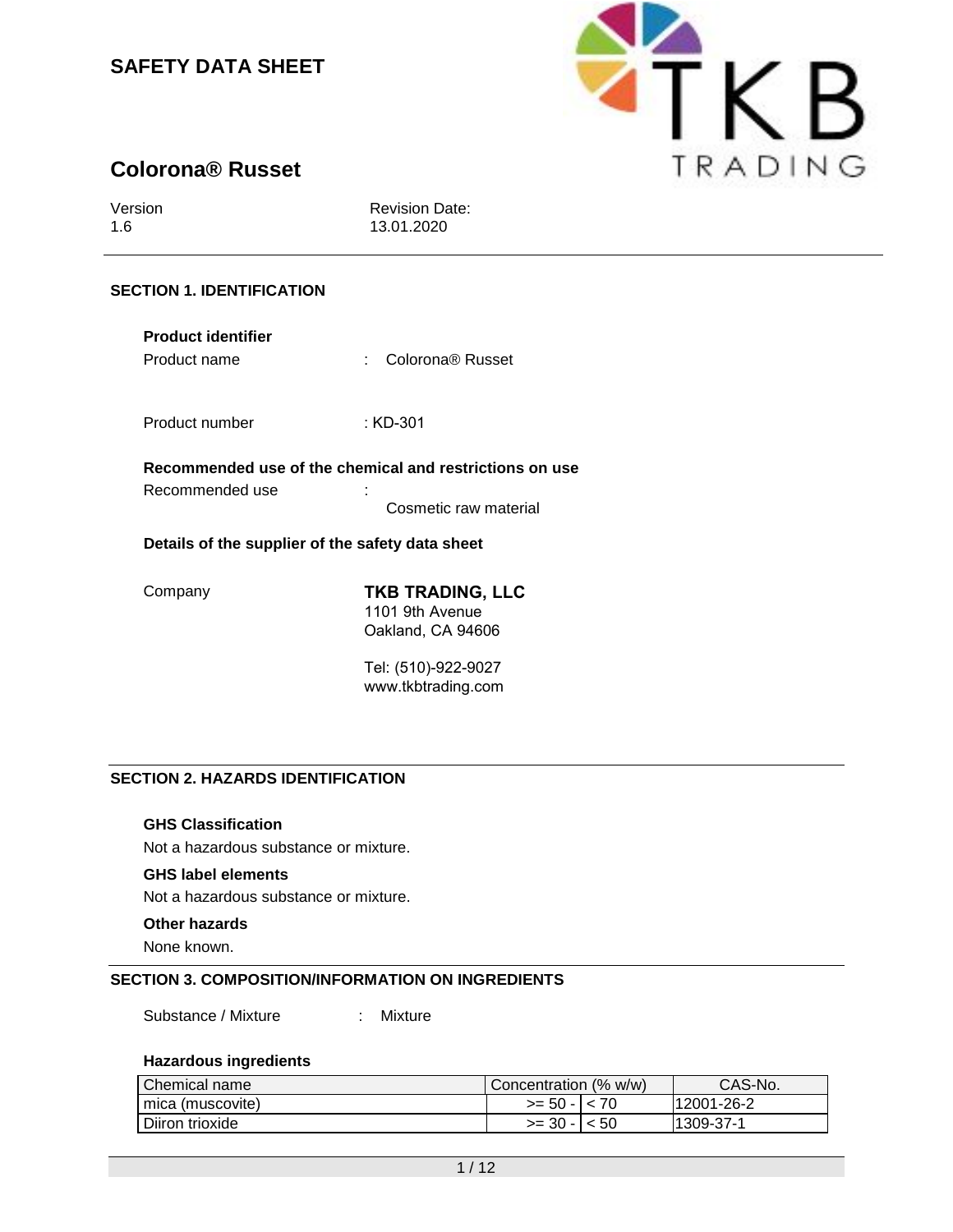

# **Colorona® Russet**

Version 1.6

Revision Date: 13.01.2020

| .                         |    | 3-67<br>134 <sup>2</sup> |  |
|---------------------------|----|--------------------------|--|
| ⊥titanium(I<br>oxide<br>v | __ |                          |  |

## **SECTION 4. FIRST AID MEASURES**

| If inhaled                                                        |   | Fresh air.                                                                          |
|-------------------------------------------------------------------|---|-------------------------------------------------------------------------------------|
| In case of skin contact                                           |   | : Take off immediately all contaminated clothing. Rinse skin<br>with water/ shower. |
| In case of eye contact                                            |   | : Rinse out with plenty of water.<br>Remove contact lenses.                         |
| If swallowed                                                      | ÷ | Make victim drink water (two glasses at most). Consult doctor<br>if feeling unwell. |
| Most important symptoms<br>and effects, both acute and<br>delayed |   | : We have no description of any toxic symptoms.                                     |
| Notes to physician                                                |   | No information available.                                                           |

#### **SECTION 5. FIRE-FIGHTING MEASURES**

| Suitable extinguishing media                        | $\sim 10^{-1}$ | Use extinguishing measures that are appropriate to local<br>circumstances and the surrounding environment. |
|-----------------------------------------------------|----------------|------------------------------------------------------------------------------------------------------------|
| Unsuitable extinguishing<br>media                   | ÷.             | For this substance/mixture no limitations of extinguishing<br>agents are given.                            |
| Specific hazards during fire<br>fighting            |                | Not combustible.                                                                                           |
|                                                     |                | Ambient fire may liberate hazardous vapors.                                                                |
| Further information                                 |                | Suppress (knock down) gases/vapors/mists with a water spray<br>jet.                                        |
| Special protective equipment :<br>for fire-fighters |                | In the event of fire, wear self-contained breathing apparatus.                                             |

#### **SECTION 6. ACCIDENTAL RELEASE MEASURES**

| Personal precautions,    | : Advice for non-emergency personnel:                                         |
|--------------------------|-------------------------------------------------------------------------------|
| protective equipment and | Avoid inhalation of dusts.                                                    |
| emergency procedures     | Evacuate the danger area, observe emergency procedures,<br>consult an expert. |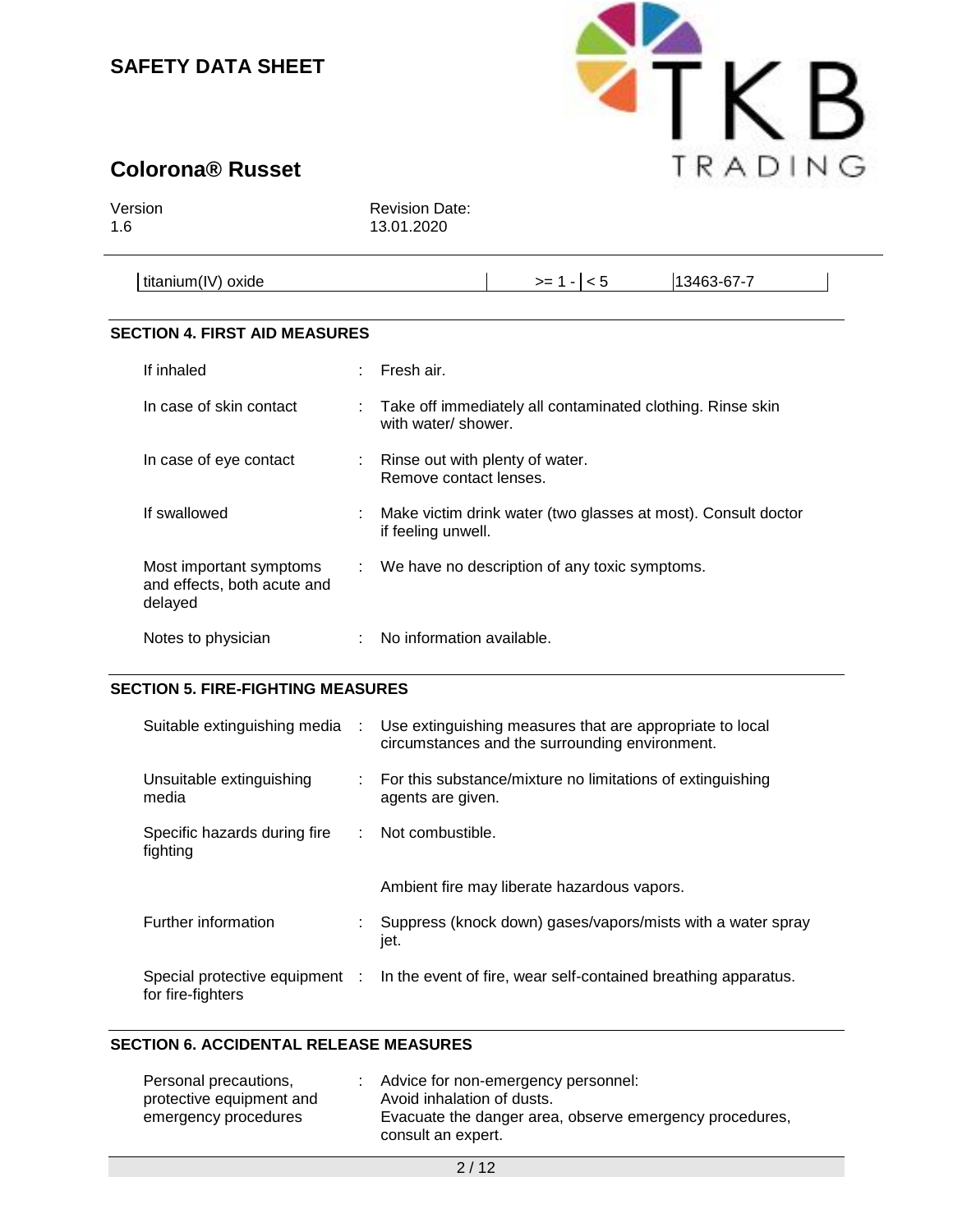

# **Colorona® Russet**

| Version                                                                               | <b>Revision Date:</b>                                                                                                                                                                                                                                                                                                                            |
|---------------------------------------------------------------------------------------|--------------------------------------------------------------------------------------------------------------------------------------------------------------------------------------------------------------------------------------------------------------------------------------------------------------------------------------------------|
| 1.6                                                                                   | 13.01.2020                                                                                                                                                                                                                                                                                                                                       |
| Environmental precautions<br>Methods and materials for<br>containment and cleaning up | Advice for emergency responders:<br>Protective equipment see section 8.<br>Indications about waste treatment see section 13.<br>No special precautionary measures necessary.<br>Observe possible material restrictions (see sections 7 and 10).<br>÷.<br>Take up dry. Dispose of properly. Clean up affected area.<br>Avoid generation of dusts. |

## **SECTION 7. HANDLING AND STORAGE**

| <b>Precautions for safe handling</b> |  |  |  |
|--------------------------------------|--|--|--|
|                                      |  |  |  |

Advice on safe handling : Observe label precautions.

### **Conditions for safe storage, including any incompatibilities**

Storage conditions : Tightly closed. Dry.

Risks from decomposition products: see section 10

## **SECTION 8. EXPOSURE CONTROLS/PERSONAL PROTECTION**

| Components                                | CAS-No.    | Value type<br>(Form of<br>exposure)                 | Control<br>parameters /<br>Permissible<br>concentration | <b>Basis</b> |
|-------------------------------------------|------------|-----------------------------------------------------|---------------------------------------------------------|--------------|
| General threshold limit value<br>for dust | 42945      | TWA (total<br>dust)                                 | 50 Million<br>particles per cubic<br>foot               | OSHA Z-3     |
|                                           |            | TWA (total<br>dust)                                 | 15 mg/m3                                                | OSHA Z-3     |
|                                           |            | TWA<br>(respirable<br>fraction)                     | $5$ mg/m $3$                                            | OSHA Z-3     |
|                                           |            | TWA<br>(respirable<br>fraction)                     | 15 Million<br>particles per cubic<br>foot               | OSHA Z-3     |
| mica (muscovite)                          | 12001-26-2 | <b>TWA</b><br>(Respirable<br>particulate<br>matter) | $3$ mg/m $3$                                            | <b>ACGIH</b> |
|                                           |            | TWA (Dust)                                          | 20 Million<br>particles per cubic                       | OSHA Z-3     |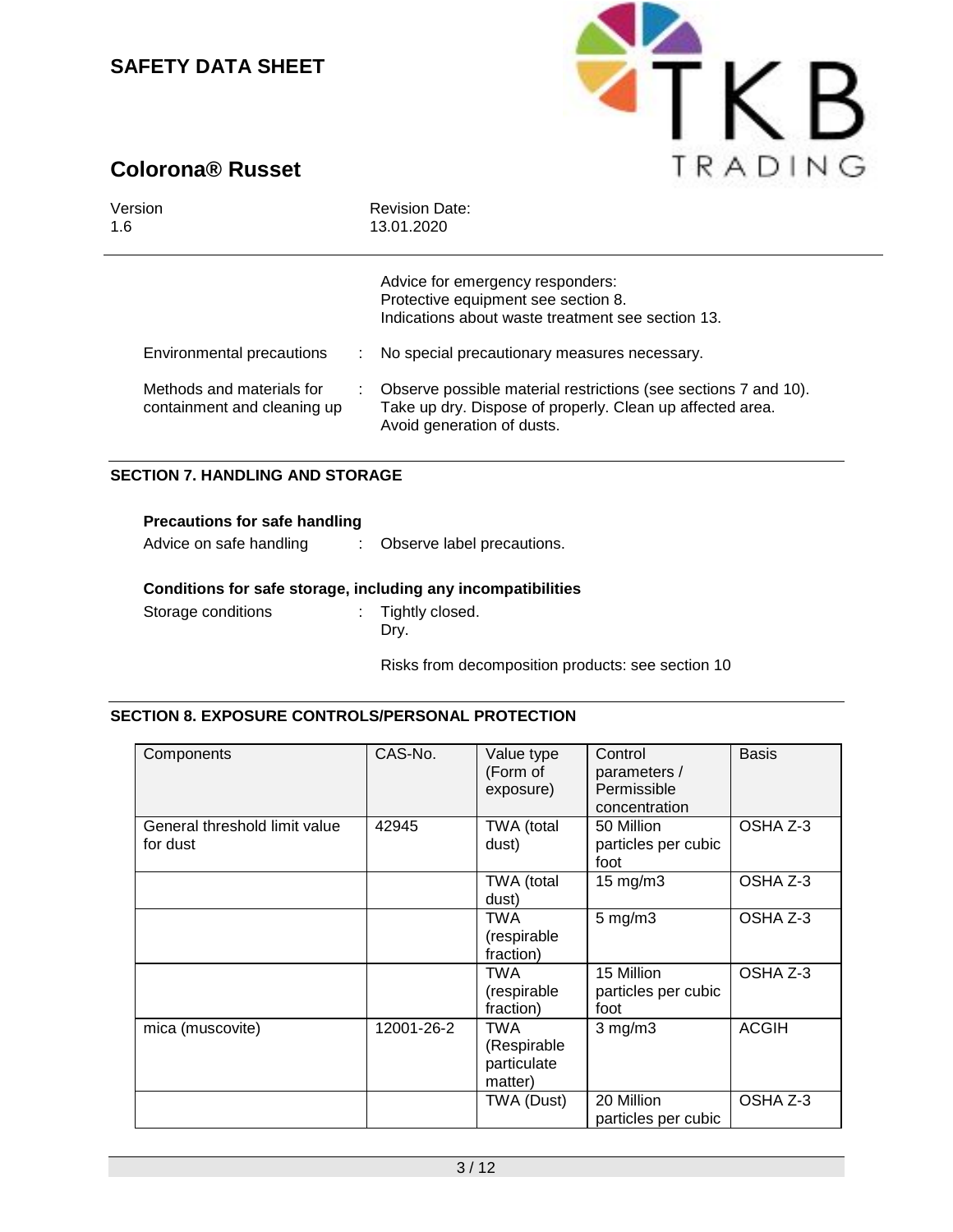

# **Colorona® Russet**

Version 1.6

Revision Date: 13.01.2020

|                                                 |                              |                                                     | foot                                                                                                                  |                     |
|-------------------------------------------------|------------------------------|-----------------------------------------------------|-----------------------------------------------------------------------------------------------------------------------|---------------------|
|                                                 |                              | <b>TWA</b><br>(Respirable)                          | $3$ mg/m $3$                                                                                                          | <b>NIOSH REL</b>    |
|                                                 |                              | <b>TWA</b><br>(respirable<br>dust fraction)         | $3$ mg/m $3$                                                                                                          | OSHA P0             |
| Diiron trioxide                                 | 1309-37-1                    | <b>TWA</b><br>(Respirable<br>particulate<br>matter) | $5$ mg/m $3$                                                                                                          | <b>ACGIH</b>        |
|                                                 |                              | TWA (dust<br>and fume)                              | $5$ mg/m $3$<br>(Iron)                                                                                                | <b>NIOSH REL</b>    |
|                                                 |                              | <b>TWA</b><br>(Fumes)                               | 10 mg/m3                                                                                                              | OSHA Z-1            |
|                                                 |                              | TWA (total<br>dust)                                 | 15 mg/m3                                                                                                              | OSHA <sub>Z-1</sub> |
|                                                 |                              | <b>TWA</b><br>(respirable<br>fraction)              | $5 \,\mathrm{mg/m}$                                                                                                   | OSHA Z-1            |
|                                                 |                              | <b>TWA</b><br>(Fumes)                               | $10$ mg/m $3$                                                                                                         | <b>OSHA P0</b>      |
| titanium(IV) oxide                              | 13463-67-7                   | TWA (total<br>dust)                                 | 15 mg/m3                                                                                                              | OSHA <sub>Z-1</sub> |
|                                                 |                              | <b>TWA</b> (Total<br>dust)                          | 10 mg/m3                                                                                                              | OSHA P0             |
|                                                 |                              | <b>TWA</b>                                          | $10$ mg/m $3$<br>(Titanium dioxide)                                                                                   | <b>ACGIH</b>        |
| <b>Engineering measures</b>                     | equipment.<br>See section 7. |                                                     | Technical measures and appropriate working operations<br>should be given priority over the use of personal protective |                     |
| Personal protective equipment                   |                              |                                                     |                                                                                                                       |                     |
| Respiratory protection                          | ÷.                           | required when dusts are generated.                  |                                                                                                                       |                     |
| Hand protection<br><b>Additional Protection</b> |                              |                                                     | Chemical-resistant, impervious gloves complying with an                                                               |                     |

| חכ | : Chemical-resistant, impervious gloves complying with an   |
|----|-------------------------------------------------------------|
|    | approved standard should be worn at all times when handling |
|    | chemical products.                                          |
|    |                                                             |

Eye protection : Safety glasses Hygiene measures : Change contaminated clothing. Wash hands after working with substance.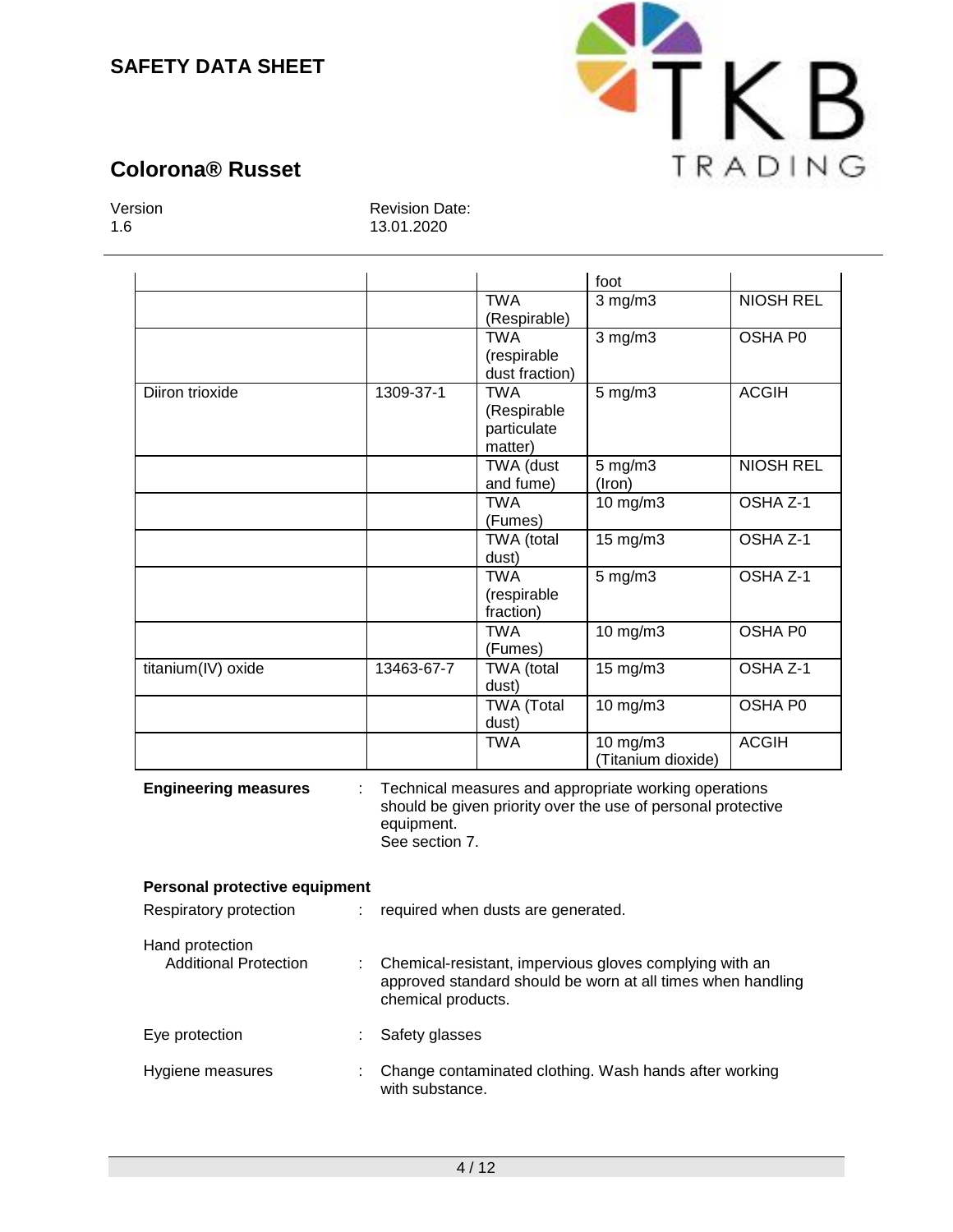

# **Colorona® Russet**

| Version |  |
|---------|--|
| 1.6     |  |

Revision Date: 13.01.2020

## **SECTION 9. PHYSICAL AND CHEMICAL PROPERTIES**

| Physical state                             | powder                                                 |
|--------------------------------------------|--------------------------------------------------------|
| Form                                       | solid                                                  |
| Color                                      | red brown                                              |
| Odor                                       | odorless                                               |
| Odor Threshold                             | Not applicable                                         |
| рH                                         | $3.0 - 8.0$<br>at 100 g/l<br>68 °F (20 °C)<br>(slurry) |
| Melting point                              | No information available.                              |
| Boiling point/boiling range                | Not applicable                                         |
| Flash point                                | Not applicable                                         |
| Evaporation rate                           | No information available.                              |
| Flammability (solid, gas)                  | The product is not flammable.                          |
| Lower explosion limit                      | Not applicable                                         |
| Upper explosion limit                      | Not applicable                                         |
| Vapor pressure                             | Not applicable                                         |
| Relative vapor density                     | Not applicable                                         |
| Density                                    | $3.3 - 3.5$ g/cm $3$<br>at 68 °F (20 °C)               |
| Relative density                           | No information available.                              |
| Water solubility                           | at 68 °F (20 °C)<br>practically insoluble              |
| Partition coefficient: n-<br>octanol/water | Not applicable                                         |
| Autoignition temperature                   | Not applicable                                         |
|                                            |                                                        |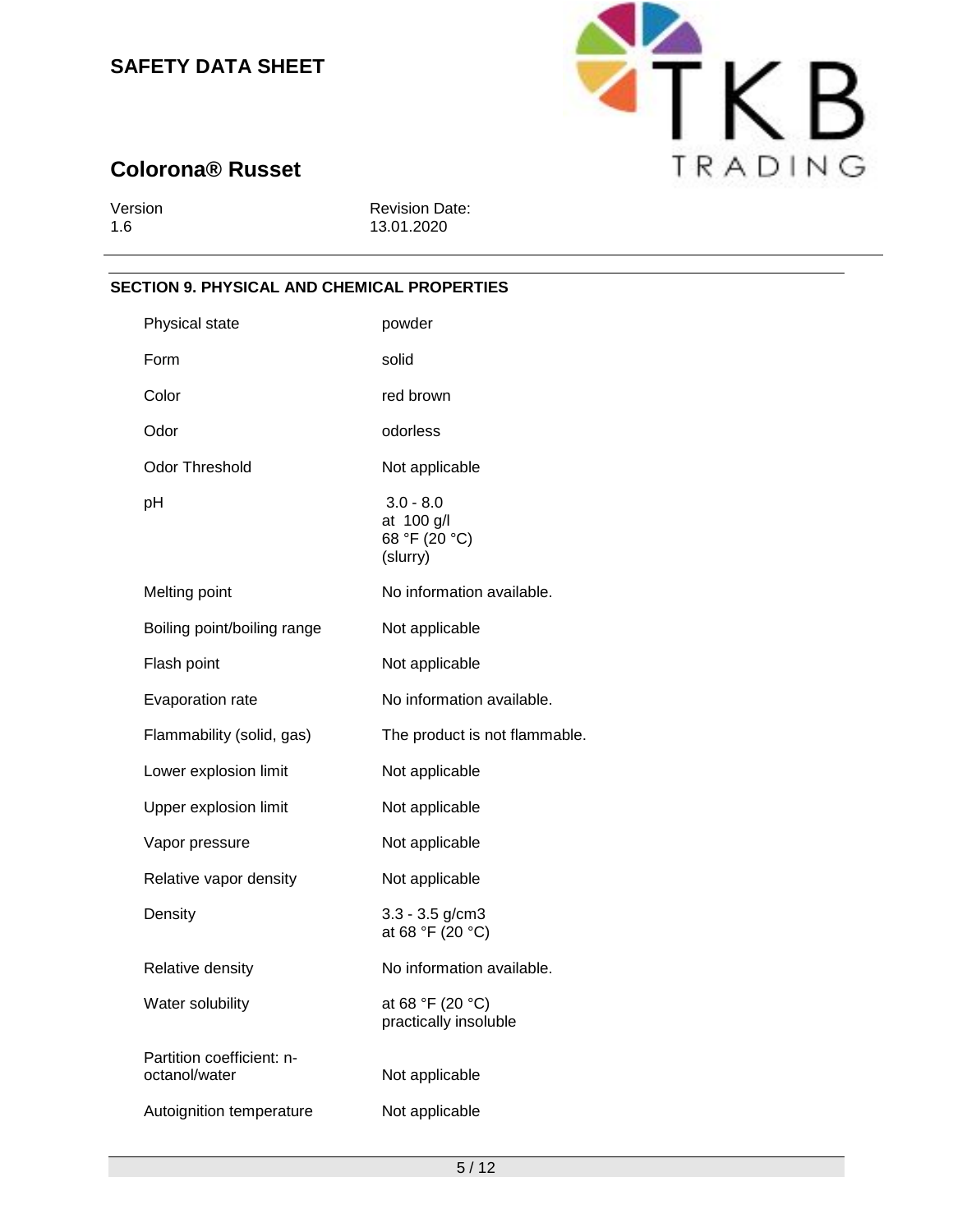

# **Colorona® Russet**

| <b>Revision Date:</b><br>13.01.2020                |
|----------------------------------------------------|
| No information available.                          |
| Not applicable                                     |
| Not classified as explosive.                       |
| none                                               |
| 320 - 360 kg/m3                                    |
| $10.0 - 60.0 \,\text{\mu m}$<br>Particle size      |
| $18.0 - 25.0 \,\text{\mu m}$<br>Mean particle size |
|                                                    |

## **SECTION 10. STABILITY AND REACTIVITY**

| Reactivity                            | See below                                                                                 |
|---------------------------------------|-------------------------------------------------------------------------------------------|
| Chemical stability                    | The product is chemically stable under standard ambient<br>conditions (room temperature). |
| Possibility of hazardous<br>reactions | : no information available                                                                |
| Conditions to avoid                   | no information available                                                                  |
| Incompatible materials                | no information available                                                                  |
| Hazardous decomposition<br>products   | $:$ in the event of fire: See section 5.                                                  |

## **SECTION 11. TOXICOLOGICAL INFORMATION**

| Information on toxicological effects<br><b>Product</b> |                    |                                                                                                                             |  |  |  |
|--------------------------------------------------------|--------------------|-----------------------------------------------------------------------------------------------------------------------------|--|--|--|
| Carcinogenicity                                        |                    |                                                                                                                             |  |  |  |
| <b>IARC</b>                                            |                    | Group 2B: Possibly carcinogenic to humans                                                                                   |  |  |  |
|                                                        | titanium(IV) oxide | 13463-67-7                                                                                                                  |  |  |  |
| <b>OSHA</b>                                            |                    | No component of this product present at levels greater than or<br>equal to 0.1% is on OSHA's list of regulated carcinogens. |  |  |  |
| <b>NTP</b>                                             |                    | No ingredient of this product present at levels greater than or                                                             |  |  |  |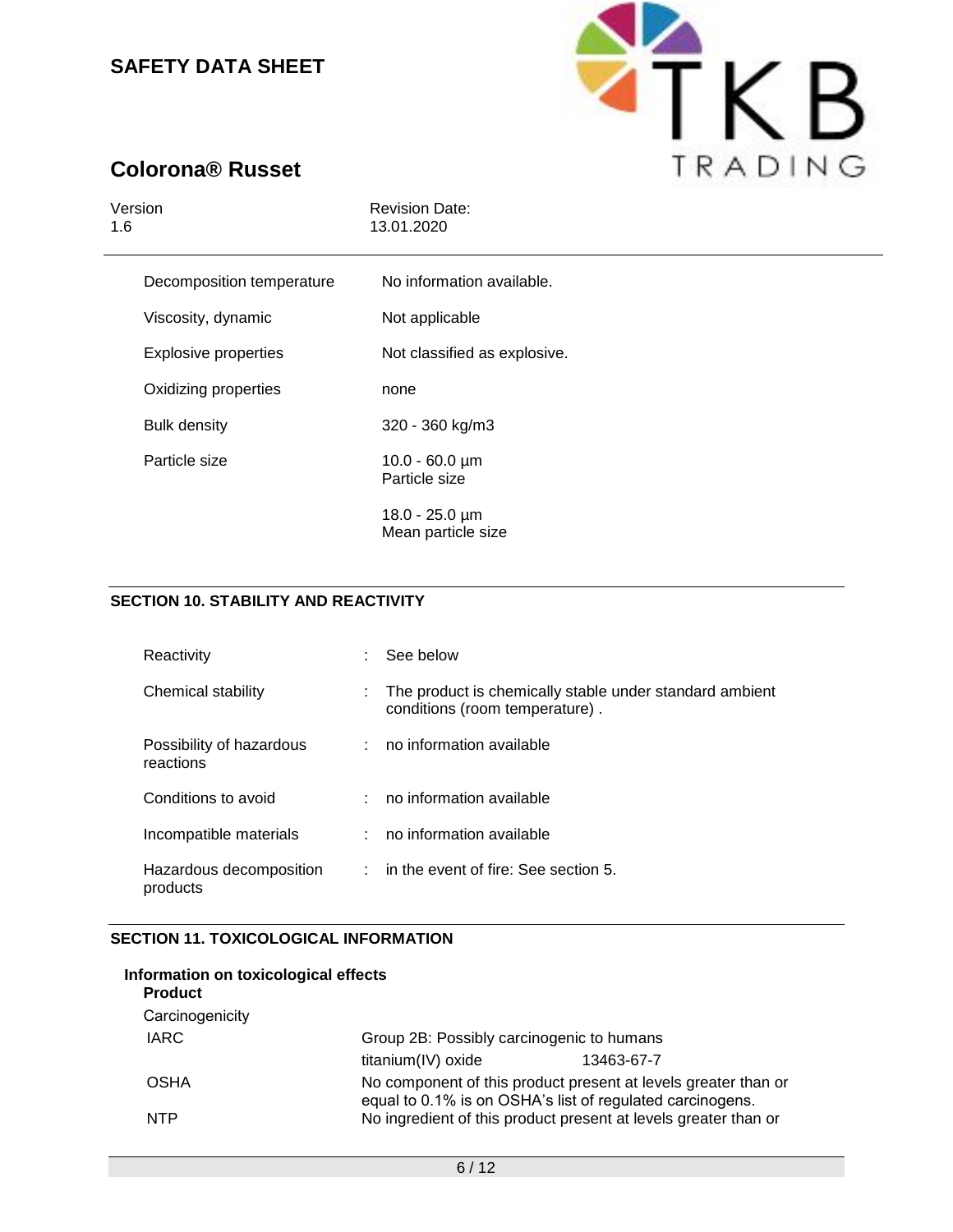# **Colorona® Russet**



1.6

Revision Date: 13.01.2020

equal to 0.1% is identified as a known or anticipated carcinogen by NTP.

**ETKB** 

TRADING

*Likely route of exposure*  Inhalation, Eye contact, Skin contact, Ingestion

## **Experience with human exposure**

Other Relevant Toxicity Information:

The results of animal experiments using pigments of this type indicate no toxicologically relevant properties. Since the substance is poorly absorbed, no hazardous properties are to be anticipated. Inhalation of the dusts should be avoided as even inert dusts may impair respiratory organ functions. The individual test results were as follows: skin tolerance (rabbit): no irritant effect; eye irritation test (rabbit): no irritant effect; sensitization test (guinea pig): no sensitizing potential. LD##<sub>0</sub>(oral, rat): not determinable; all animals still alive after 15,000 mg/kg. Subchronic toxicity (rat): no appreciable findings up to 50 000 ppm.

Chronic toxicity (rat): 5 % of the product added to the feed for a period of 2.5 years did not show any toxicological changes or carcinogenic effects in animals.

 $LC_{50}$  (inhalational, rat): male animals: between 4.6 and 14.9 mg/l air; female animals: > 14.9 mg/l air.

The product did not show any genotoxic effects in the micronucleus test carried out in rats in concentrations of up to 2000 mg/kg (limit test).

Handle in accordance with good industrial hygiene and safety practice.

#### **Components**

*mica (muscovite) (12001-26-2):*

No information available.

*Diiron trioxide (1309-37-1):*

*Acute oral toxicity* LD50 Rat: > 5,000 mg/kg (ECHA)

*Acute inhalation toxicity* LC50 Rat: 5 mg/l; 4 h ; aerosol (ECHA) OECD Test Guideline 403

*Skin irritation* Rabbit Result: No skin irritation OECD Test Guideline 404 (ECHA)

*Eye irritation* Rabbit Result: No eye irritation OECD Test Guideline 405 (ECHA)



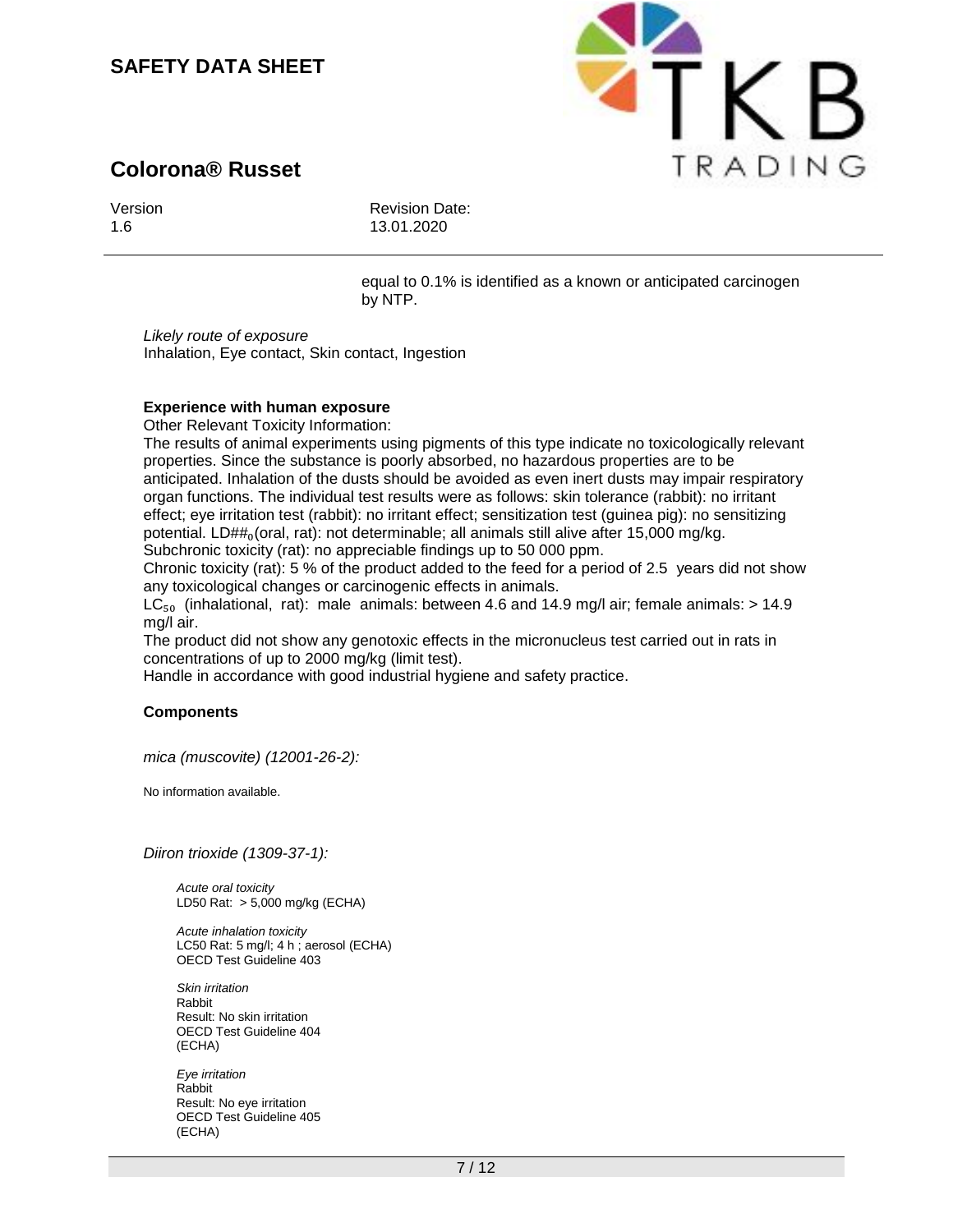



## Version

1.6

Revision Date: 13.01.2020

*Sensitization* Maurer optimisation test Guinea pig Result: Not a skin sensitizer. (ECHA)

*Germ cell mutagenicity Genotoxicity in vivo* Genotoxicity in vivo Rat Result: negative (ECHA)

*Genotoxicity in vitro* Ames test Result: negative Metabolic activation: with and without metabolic activation (ECHA)

#### *titanium(IV) oxide (13463-67-7):*

*Acute oral toxicity* LD50 Rat: > 10,000 mg/kg (External MSDS)

*Skin irritation* Rabbit Result: No skin irritation (IUCLID)

*Eye irritation* Rabbit Result: No eye irritation (IUCLID)

*Sensitization* Local lymph node assay (LLNA) Mouse Result: negative Method: OECD Test Guideline 429 (ECHA)

*Germ cell mutagenicity Genotoxicity in vitro* Chromosome aberration test in vitro Chinese hamster ovary cells Result: negative Metabolic activation: with and without metabolic activation Method: OECD Test Guideline 473 (ECHA)

#### **SECTION 12. ECOLOGICAL INFORMATION**

**Ecotoxicity Product Persistence and degradability**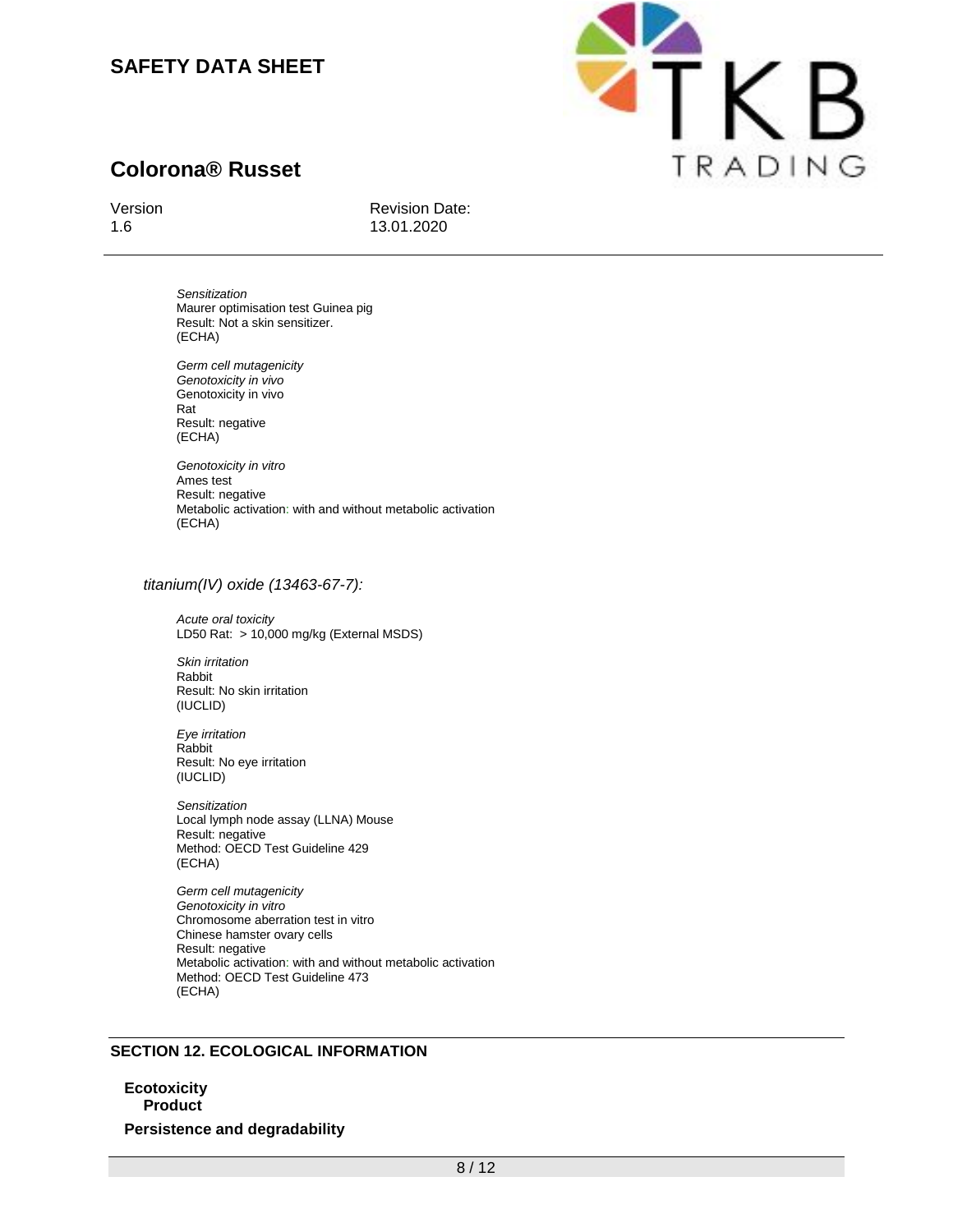

# **Colorona® Russet**

Version 1.6

Revision Date: 13.01.2020

No information available.

**Bioaccumulative potential** *Partition coefficient: n-octanol/water* Not applicable

**Mobility in soil** No information available.

*Additional ecological information* No ecological problems are to be expected when the product is handled and used with due care and attention.

#### **Components**

*mica (muscovite) (12001-26-2):*

No information available.

*Diiron trioxide (1309-37-1):*

*Toxicity to fish* static test Danio rerio (zebra fish); 96 h

*Toxicity to daphnia and other aquatic invertebrates* static test EC50 Daphnia magna (Water flea): > 100 mg/l; 48 h OECD Test Guideline 202 (ECHA)

(above the solubility limit in the test medium)

*Toxicity to bacteria* static test EC50 activated sludge: > 10,000 mg/l; 3 h (ECHA)

(above the solubility limit in the test medium)

## *titanium(IV) oxide (13463-67-7):*

*Toxicity to fish* LC0 Leuciscus idus (Golden orfe): > 1,000 mg/l(External MSDS)

*Toxicity to bacteria* EC0 Pseudomonas fluorescens: > 5,000 mg/l(External MSDS)

#### *Biodegradability*

(ECHA) Not readily biodegradable.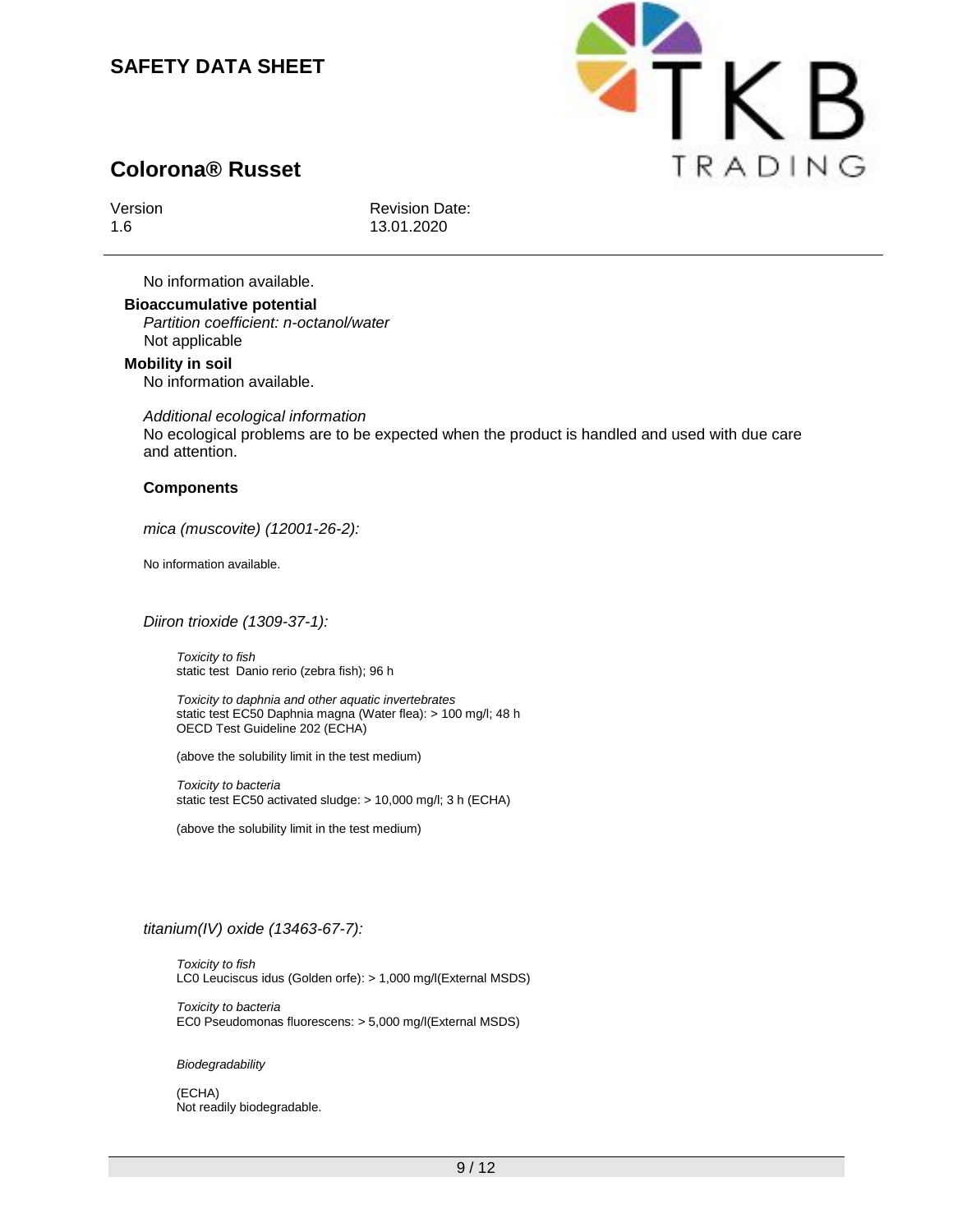

# **Colorona® Russet**

Version 1.6

Revision Date: 13.01.2020

## **SECTION 13. DISPOSAL CONSIDERATIONS**

Product Waste : Waste material must be disposed of in accordance with national and local regulations. Leave chemicals in original containers. No mixing with other waste. Handle uncleaned containers like the product itself.

#### **SECTION 14. TRANSPORT INFORMATION**

Not classified as dangerous in the meaning of transport regulations.

#### **SECTION 15. REGULATORY INFORMATION**

#### **EPCRA - Emergency Planning and Community Right-to-Know**

### **CERCLA Reportable Quantity**

This material does not contain any components with a CERCLA RQ.

## **SARA 304 Extremely Hazardous Substances Reportable Quantity**

This material does not contain any components with a section 304 EHS RQ.

#### **SARA 302**

No chemicals in this material are subject to the reporting requirements of SARA Title III, Section 302.

## **SARA 313**

This material does not contain any chemical components with known CAS numbers that exceed the threshold (De Minimis) reporting levels established by SARA Title III, Section 313.

#### **Clean Air Act**

This product neither contains, nor was manufactured with a Class I or Class II ODS as defined by the U.S. Clean Air Act Section 602 (40 CFR 82, Subpt. A, App.A + B).

This product does not contain any hazardous air pollutants (HAP), as defined by the U.S. Clean Air Act Section 112 (40 CFR 61).

This product does not contain any chemicals listed under the U.S. Clean Air Act Section 112(r) for Accidental Release Prevention (40 CFR 68.130, Subpart F).

This product does not contain any chemicals listed under the U.S. Clean Air Act Section 111 SOCMI Intermediate or Final VOC's (40 CFR 60.489).

## **Clean Water Act**

This product does not contain any Hazardous Substances listed under the U.S. CleanWater Act, Section 311, Table 116.4A.

This product does not contain any Hazardous Chemicals listed under the U.S. CleanWater Act, Section 311, Table 117.3.

This product does not contain any toxic pollutants listed under the U.S. Clean Water Act Section 307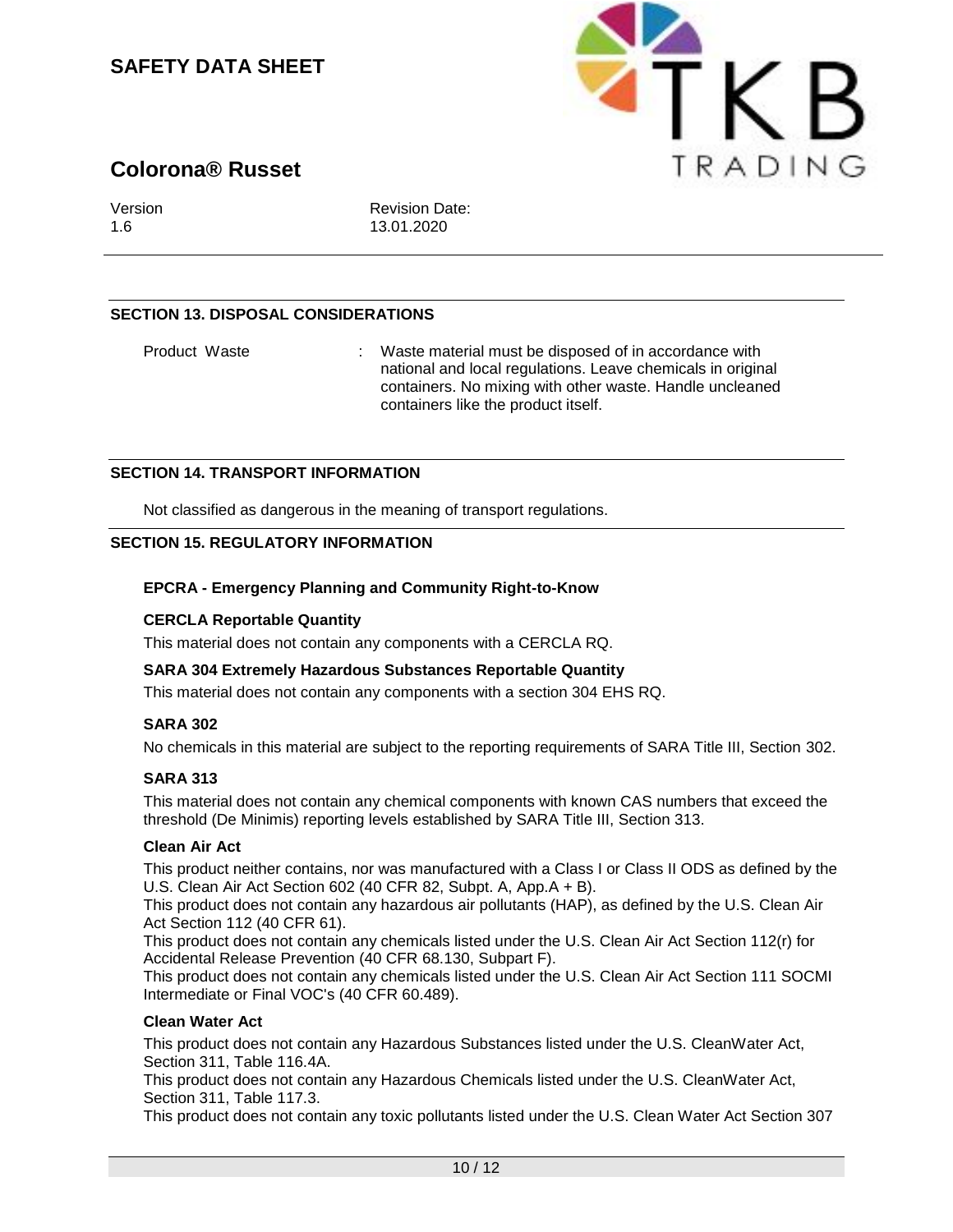

# **Colorona® Russet**

| Version<br>1.6 |                                    | <b>Revision Date:</b><br>13.01.2020                                                                                                                                                             |  |
|----------------|------------------------------------|-------------------------------------------------------------------------------------------------------------------------------------------------------------------------------------------------|--|
|                | <b>US State Regulations</b>        |                                                                                                                                                                                                 |  |
|                | <b>Massachusetts Right To Know</b> |                                                                                                                                                                                                 |  |
|                | mica (muscovite)                   | 12001-26-2                                                                                                                                                                                      |  |
|                | Diiron trioxide                    | 1309-37-1                                                                                                                                                                                       |  |
|                | titanium(IV) oxide                 | 13463-67-7                                                                                                                                                                                      |  |
|                | Pennsylvania Right To Know         |                                                                                                                                                                                                 |  |
|                | mica (muscovite)                   | 12001-26-2                                                                                                                                                                                      |  |
|                | Diiron trioxide                    | 1309-37-1                                                                                                                                                                                       |  |
|                | titanium(IV) oxide                 | 13463-67-7                                                                                                                                                                                      |  |
|                | <b>New Jersey Right To Know</b>    |                                                                                                                                                                                                 |  |
|                | mica (muscovite)                   | 12001-26-2                                                                                                                                                                                      |  |
|                | Diiron trioxide                    | 1309-37-1                                                                                                                                                                                       |  |
|                | titanium(IV) oxide                 | 13463-67-7                                                                                                                                                                                      |  |
|                | California Prop. 65                | WARNING: This product can expose you to one or more<br>chemicals which is known to the State of California to cause<br>cancer. For more information, go to www.P65Warnings.ca.gov<br>13463-67-7 |  |
|                | titanium(IV) oxide                 |                                                                                                                                                                                                 |  |
|                |                                    |                                                                                                                                                                                                 |  |
| <b>TSCA</b>    |                                    | The ingredients of this product are reported in the following inventories:<br>This product is regulated under the Food, Drug, and Cosmetic                                                      |  |
|                |                                    | Act and is exempt from TSCA.                                                                                                                                                                    |  |
| <b>DSL</b>     |                                    | This product or its components are listed on or compliant with<br>the DSL.                                                                                                                      |  |

## **SECTION 16. OTHER INFORMATION**

The information provided in this Safety Data Sheet is correct to the best of our knowledge, information and belief at the date of its publication. The information given is designed only as a guidance for safe handling, use, processing, storage, transportation, disposal and release and is not